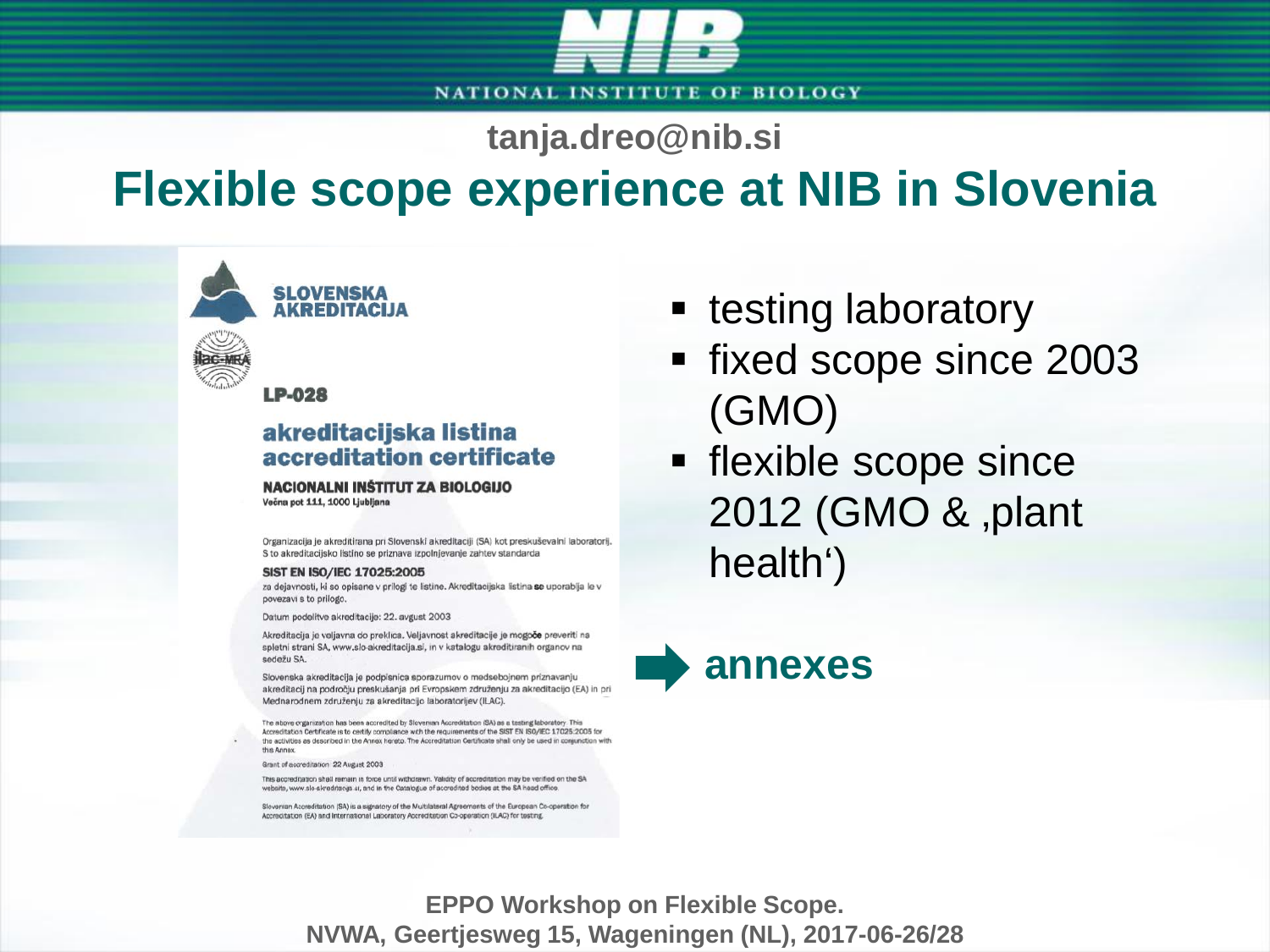

### **Scope of accreditation**

- Testing fields:
- **biology, biochemistry (GMO detection)**
- **microbiology (molecular methods)**
- Test items:
- **foodstuffs**
- **agricultural products**
- **biological samples**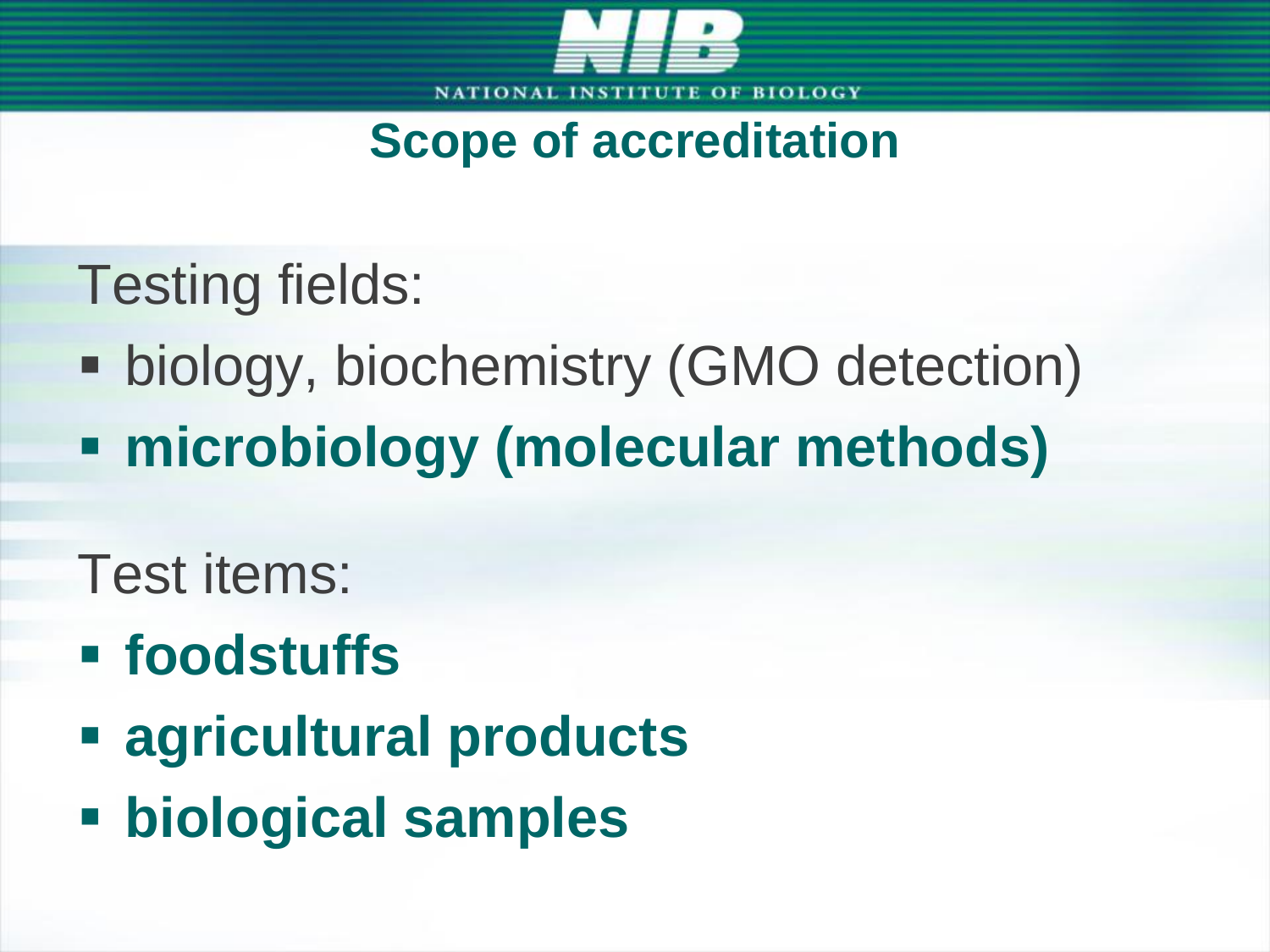

**NATIONAL INSTITUTE OF BIOLOGY** 

|                  | items or additional parameters)*<br>Mesto izvajanja: v laboratoriju / Site: in the laboratory/<br>test microbiology (molecular methods)<br>type of test item foodstuffs; agricultural products; biological samples                                                                                                                          | Tip obsega: fleksibilni (možnost uvajanja manjših sprememb metode all dodatnih vrst preskušancev ali dodatnih parametrov)*<br>Type of scope flexible (possibility of implementing minor modifications of the method orintroducing additional types of test<br>Področja preskušanja glede na vrsto preskušanja mikrobiologija (molekularne metode) / Testing fields with reference to the type of<br>Področja preskušanja gleda na vrsto preskušanca živila; kmetijski proizvodi; biološki vzorci / Testing fields with reference to the |                                                                                                                                                                       |                                                                                                                                                                        |
|------------------|---------------------------------------------------------------------------------------------------------------------------------------------------------------------------------------------------------------------------------------------------------------------------------------------------------------------------------------------|-----------------------------------------------------------------------------------------------------------------------------------------------------------------------------------------------------------------------------------------------------------------------------------------------------------------------------------------------------------------------------------------------------------------------------------------------------------------------------------------------------------------------------------------|-----------------------------------------------------------------------------------------------------------------------------------------------------------------------|------------------------------------------------------------------------------------------------------------------------------------------------------------------------|
| št<br>No.        | Oznaka standarda alı nestandardne<br>Naslov standarda ali nestandardne preskusne metode<br>in morebitrie navezave na druge standarde ali inetode<br>preskusne metode<br>Reference to standard or non-standard<br>Title of standard or non-standard testing method and<br>testing method<br>eventual relations to other standards or methods |                                                                                                                                                                                                                                                                                                                                                                                                                                                                                                                                         | Območje preskušanja,<br>Negotovost rezultata<br>preskusanja (kjer je to<br>pamembno)<br>Range of testing,<br>Uncertainty of the result of<br>testing (where relevant) | Materiali,<br>proizvodi<br>Materials;<br>products                                                                                                                      |
| $\overline{2}$ . | 02D-Pos48<br>interna metoda<br>in-house method                                                                                                                                                                                                                                                                                              | PCR v realnem času za določanje<br>mikroorganizmov - povzročiteljev bolezni rastlin /<br>Real time PCR for testing of microorganisms -<br>plant pathogens<br>Kvalitativna metoda na osnovi nukleinske kisline<br>v povezavi z internimi postopki /<br>Qualitative nucleic acid based methods in<br>connection with internal procedures:<br>02D-Pos06 - Ekstrakcija DNA za analizo<br>fitoplazem / DNA extraction for phytoplasma<br>analysis                                                                                            |                                                                                                                                                                       | živila,<br>kmetijski<br>pridelki in<br>biološki<br>vzorci (razen<br>semen)<br>foodstuffs,<br>agricultural<br>produce and<br>biological<br>samples<br>(except<br>seeds) |

\*Laboratorij lahko po potrebi uvede manjše spremembe metode ali dodatne vrste preskušancev znotraj skupin navedenih v zadnjem stolpcu tabele, ali dodatne parametre v okviru namembnosti metode . Podatke o trenutnem stanju obsega vzdržuje laboratorij. / Laboratory can implement minor modifications of the method or introduce additional types of test items from a group defined in the last column of the table or introduce additional parameters within limits of the purpose of the method as necessary. Details on the actual extent of the scope are maintained by the laboratory.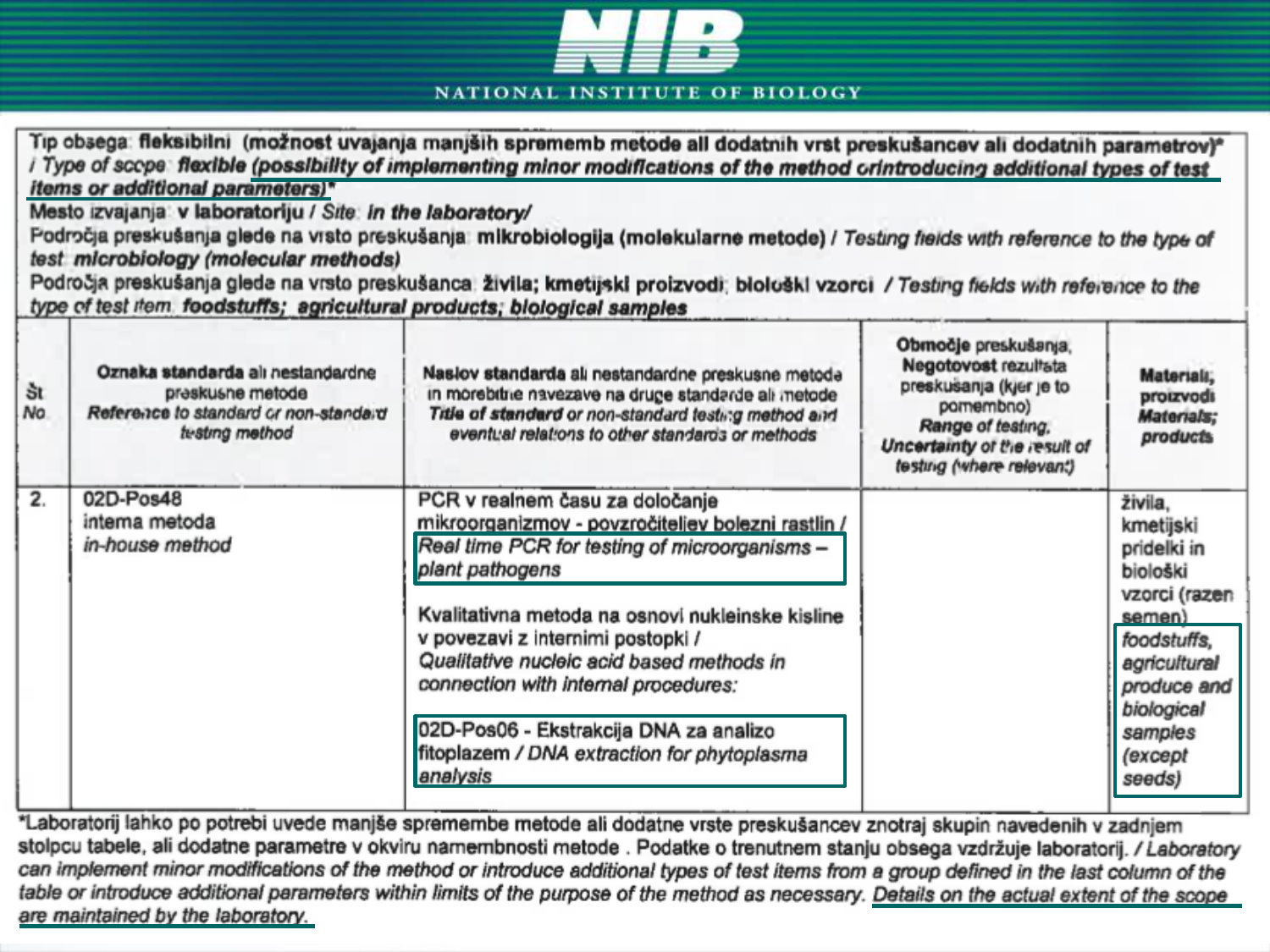

List of accredited methods precisely defines methods listed in Annex to the accreditation certificate no. LP-028, and used by the Department of biotechnology and systems biology for detection of microorganisms - plant pathogens.

| Reference<br>to standard<br>or non-<br>standard<br>testing<br>method | Title of standard or<br>non-standard testing<br>method and eventual<br>relations to other<br>standards or methods                                                                                                                         | Range of testing                                                                                                                                                                                                                   | Materials;<br>products                                                                                                                                                                                                           | Internal<br>procedu<br>re code | <i><b>Issue</b></i> | Title of<br>procedure<br>for detection<br>of genetic<br>elements | Method<br>accredited<br>from                                                                                                           |
|----------------------------------------------------------------------|-------------------------------------------------------------------------------------------------------------------------------------------------------------------------------------------------------------------------------------------|------------------------------------------------------------------------------------------------------------------------------------------------------------------------------------------------------------------------------------|----------------------------------------------------------------------------------------------------------------------------------------------------------------------------------------------------------------------------------|--------------------------------|---------------------|------------------------------------------------------------------|----------------------------------------------------------------------------------------------------------------------------------------|
| $02D-Pos48$<br>(issue 06)<br>in-house<br>method                      | Real time PCR for<br>testing of<br>microorganisms - plant<br>pathogens<br>Qualitative nucleic acid<br>based methods in<br>connection with internal<br>procedures:<br>02D-Pos06 (issue 08) -<br>DNA extraction for<br>phytoplasma analysis | Stolbur group, 16SrXII,<br>Stol11 genomic fragment<br>(including BN and MR<br>phytoplasma: 'Ca. P.<br>solani')-<br>qualitative<br>Elm yellows group. 16SrV,<br>FD9 genomic fragment<br>(including FD<br>phytoplasma) - qualitative | plants and<br>insects                                                                                                                                                                                                            | $02D -$<br>Pos43               | 08                  | Detection of<br>phytoplasmas<br>with real-time<br>PCR            | 11-10-2012<br>FD and BN<br>phytoplasma<br>03-07-2014<br>AP PD and<br>ESFY<br>phytoplasma<br>07-07-2015<br>Maize redness<br>phytoplasma |
|                                                                      |                                                                                                                                                                                                                                           | AP phytoplasma ('apple<br>proliferation, Ca. P. mali',<br>IGS region)<br>PD phytoplasma (pear<br>decline, 'Ca. P. pyri', IGS<br>region<br>ESFY phytoplasma<br>/European stone fruit<br>yellows, 'Ca. P. prunorum',<br>IGS region   | • to be added: more detailed definition<br>of matrices<br>can extend range of testing,<br>п<br>materials tested<br>even before an external audit results<br>п<br>can be reported as , accredited<br>validation<br>$\blacksquare$ |                                |                     |                                                                  |                                                                                                                                        |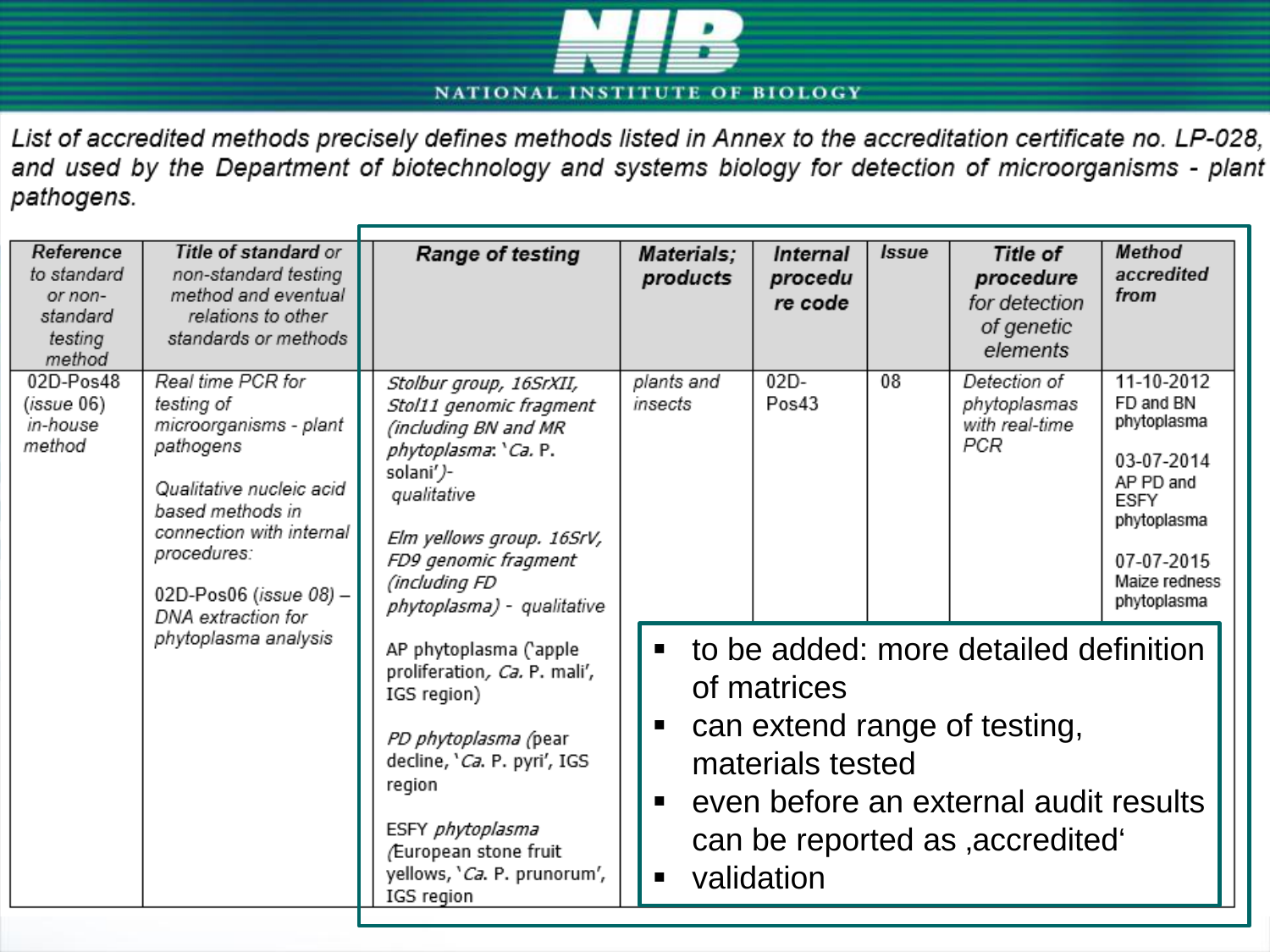

## **Dealing with validation**

- **Example 1** internal procedures for **planning** of validation, **validation** and **reporting**
	- **F** in-line with EPPO recommendations
	- **F** implementation of a validated method
	- **Exercitical points analysis**
	- in-house developed methods
	- comparison with current methods
	- analysis of samples
	- **spiked positive controls**
- **not modular**
	- validation of [DNA extraction + qPCR]
	- GMO: DNA extraction = good  $\rightarrow$  any qPCR

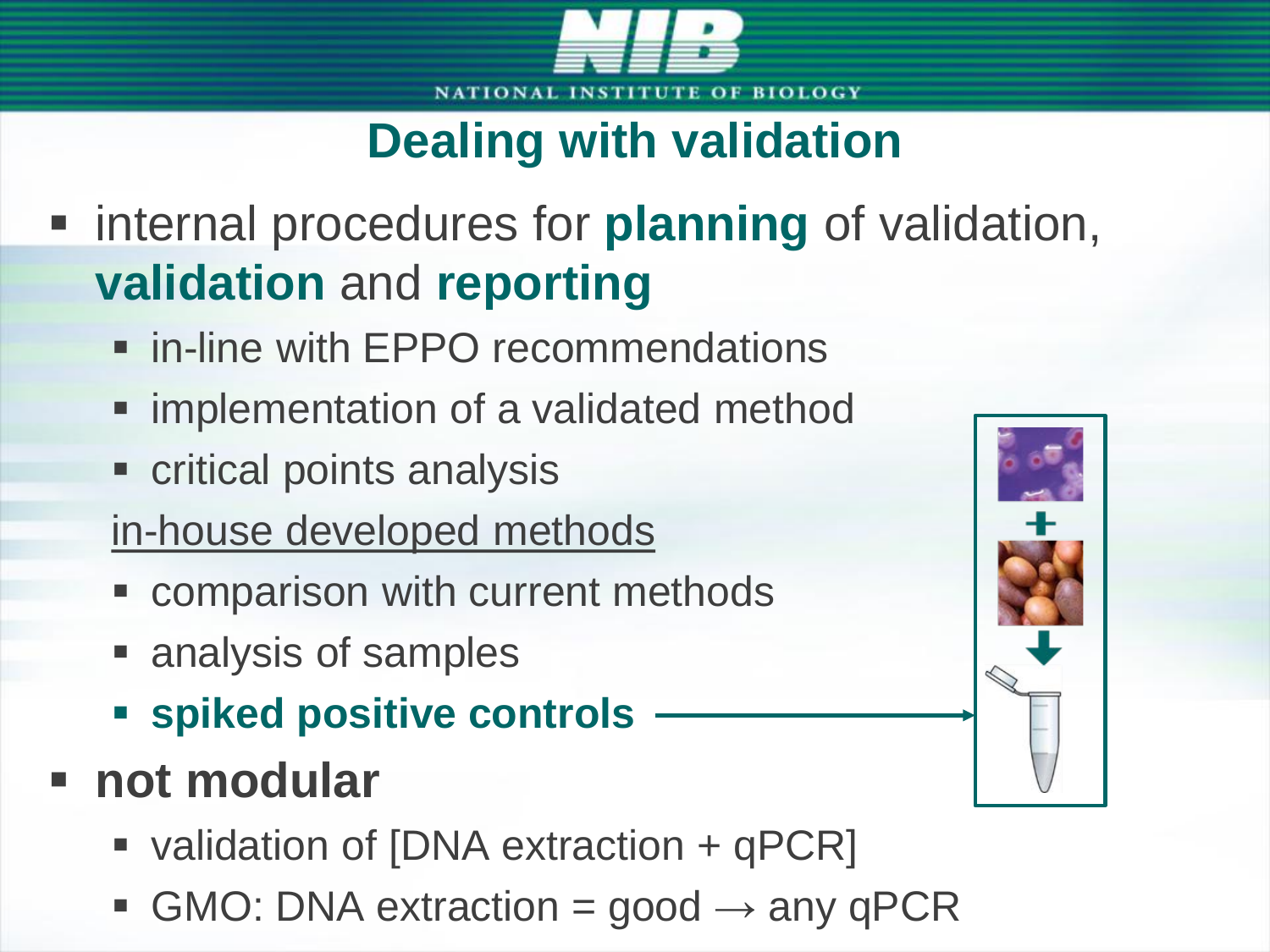

## **Implementing quality assurance**

- different approaches: GMO/phytoplasma/bacteriology
	- use of internal amplification controls (mostly yes)
	- positive isolation controls (used in bacteriology)
	- **decisions based on analysis of critical points and generated data**
	- **useful VS necessary**
- internal procedure: **managing rarely used methods**
	- less than once per year
	- precautionary measures
		- **I** literature review
		- read the relevant documents
		- check chemicals and reagents
		- check instruments
		- use positive and negative controls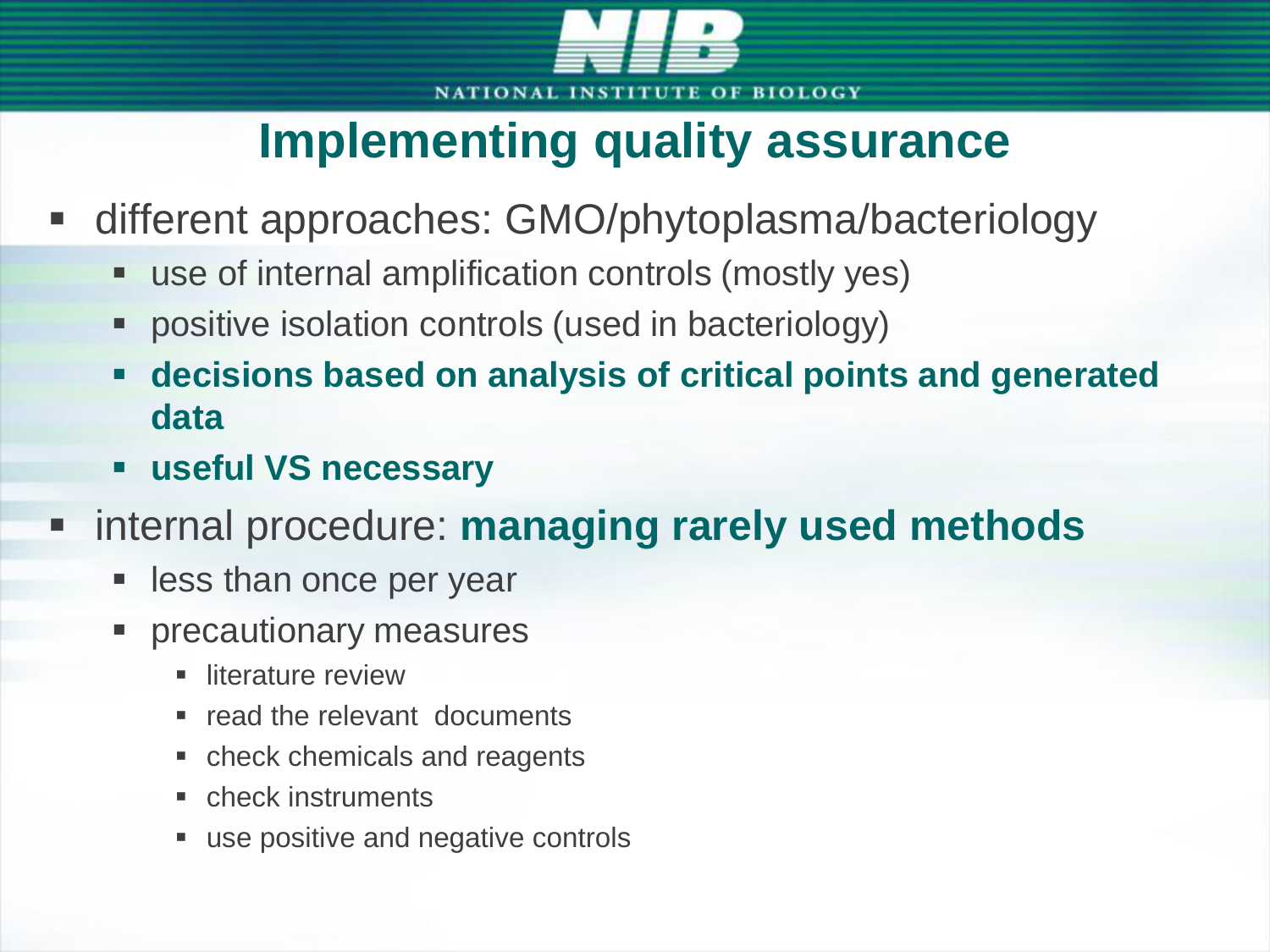

## **Demonstrating expertise**

# **Performance**

- **E** testing
	- on-time analysis
	- **positive findings /** interceptions / detection of outbreaks
	- **blind samples**
	- **Figure 1 results of controls**
- **Proficiency tests**
- validation data
- **n** international collaboration
- peer-reviewed publications